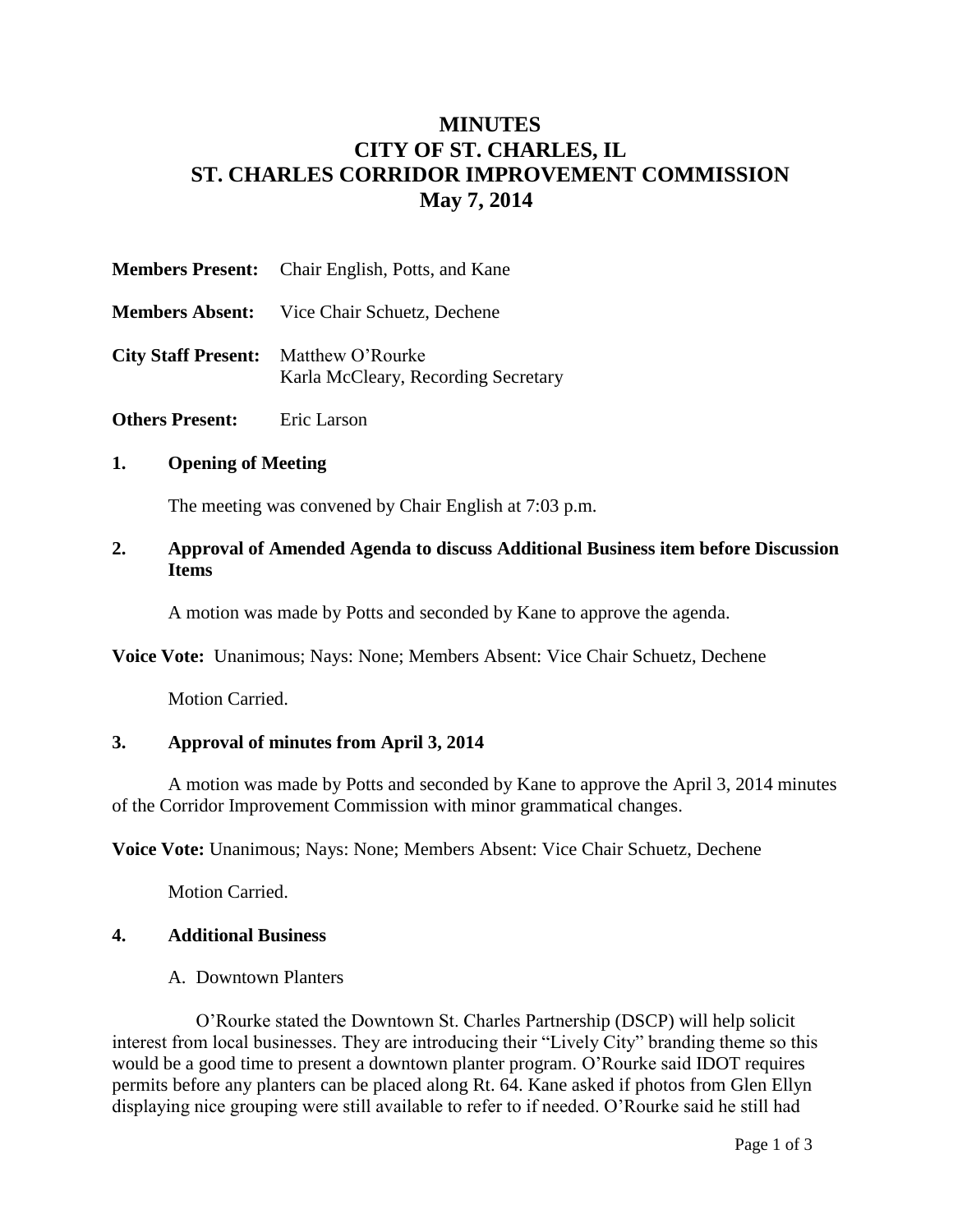them. Potts said she has looked at concrete containers in Sycamore and likes them because they are heavy so people cannot walk away with them and they also come in lots of different styles. O'Rourke suggested a 50/50 payment plan structure for consideration. IDOT may not charge for the permits if this is considered to be a City project.

# **5. Discussion Items**

# A. Corridor Grant – 1434 E. Main Street

Potts reviewed landscape plans that would include retaining a significant amount of grass for maintenance and ease of mowing. The front bed would contain Prairie Dropseed and Limelight Panicule Hydrangea with an Autumn Brilliance Apple Serviceberry in the back – all salt tolerant. Height of plantings would increase as you move closer to the house, encouraging visitors to come into the property.

One option being considered is the addition of 24" x 24" Rosetta Stone Dimensional Steps. Larson stated he likes more natural stone with an irregular configuration. Potts replied that a more natural look could be more costly.

Potts suggested a green and white landscape theme to compliment the 1920's green and white building.

Larson said there is a new wooden sign being constructed. It would be placed by existing electric approximately 5' wide x 10' tall. Potts suggested having a 3ft. radius of grasses around sign. O'Rourke said the 3 feet of bushes/perennials around the base can be included as part of the grant.

Potts asked if it is OK to put anything in the right of way. O'Rourke replied they could but it is up to IDOT to remove if they choose to do so.

Larson asked if there would be room for a bench and Potts said yes, absolutely. Larson stated he would like to block the view from the street that leads along the shaded, west side of the house. Potts suggested a Colorado Spruce or a high shade tree.

O'Rourke said it is OK if total comes in under the grant amount – it just cannot go over.

Chair English asked if a grant proposal could be prepared by the next meeting. Potts said yes, that can be done and that is what Larson would like as well. O'Rourke said he will try to get the request for grant approval on the June 9, 2014 Planning & Development Meeting agenda with City Council approval to follow at the June 16, 2014 Council Meeting.